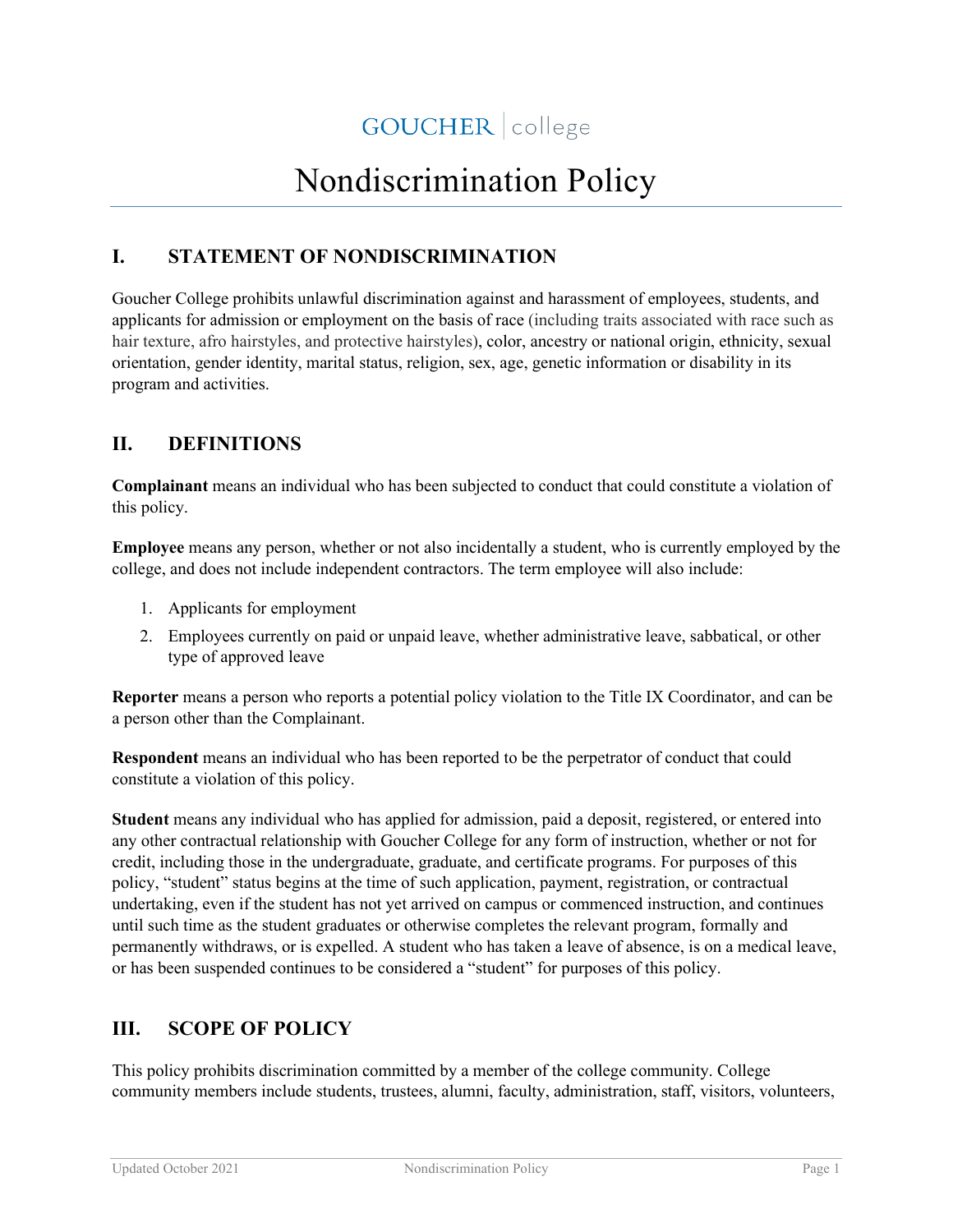independent contractors, and any individuals regularly or temporarily employed, studying, living, visiting, conducting business, or having any official capacity at the college.

This policy applies to conduct occurring on Goucher College property, or at or within college-sanctioned events or programs that take place off-campus, including study abroad, community-based learning, and internship programs. This policy also applies to off-campus conduct, including the use of technology offcampus, that violates this policy if such conduct may have substantial adverse effect on any member of the Goucher College community.

This policy applies to conduct by a student, even if it occurs outside of an academic term or when the student is not otherwise enrolled in a course at Goucher College (e.g., during summer or holiday break, or participating in a non-Goucher study abroad program). Moreover, Goucher College continues to administer the policy with respect to any conduct engaged in by the student while a "student" as defined by this policy, even if the student subsequently graduates, withdraws, takes leave, or is otherwise absent from Goucher College, and even if Goucher College does not learn of such conduct until after the student graduates, withdraws, takes leave, or is otherwise absent from the college.

Goucher College also continues to administer the policy with respect to any conduct by an employee with respect to any conduct engaged in by the employee while an "employee" as defined in this policy if the employee subsequently leaves the college, even if Goucher College does not learn of such conduct until after the employee leaves the college.

Any Goucher employee who is also taking a class or classes at the college will be considered an employee for the purposes of this policy.

Complaints of sexual misconduct, relationship violence, or stalking shall be addressed under the Sexual Misconduct Policy, and may not be brought under this policy. Such complaints should be reported to the Title IX Coordinator. The College recognizes, however, that harassment related to an individual's sex, sexual orientation, gender identity or gender expression can occur in conjunction with conduct related to an individual's race, color, ethnicity, national origin, religion, age, or disability. Under these circumstances, the College will coordinate the investigation and resolution efforts of such cases under the Sexual Misconduct Policy to address harassing conduct related to the targeted individual's sex, sexual orientation, gender identity or gender expression together with the conduct related to the targeted individual's race, color, ethnicity, national origin, religion, age, or disability.

Complaints concerning denials of student requests for accommodations are heard pursuant to the college's [Disability Accommodations Appeals Policy.](http://www.goucher.edu/legal-counsel/documents/Student-Disability-Accommodation-Appeals-Policy.pdf)

Questions about this policy should be directed to Goucher's Title IX Coordinator: [TitleIXCoordinator@goucher.edu.](mailto:TitleIXCoordinator@goucher.edu)

## **IV. PROHIBITED CONDUCT**

Discrimination. Discrimination under this policy is defined as conduct directed at individuals because of their race, color, national origin, ethnicity, sexual orientation, gender identity, religion, sex, marital status, age (except when sex or age is a bona fide qualification), disability (when the person is otherwise qualified) or genetic information that subjects the individual to different treatment so as to adversely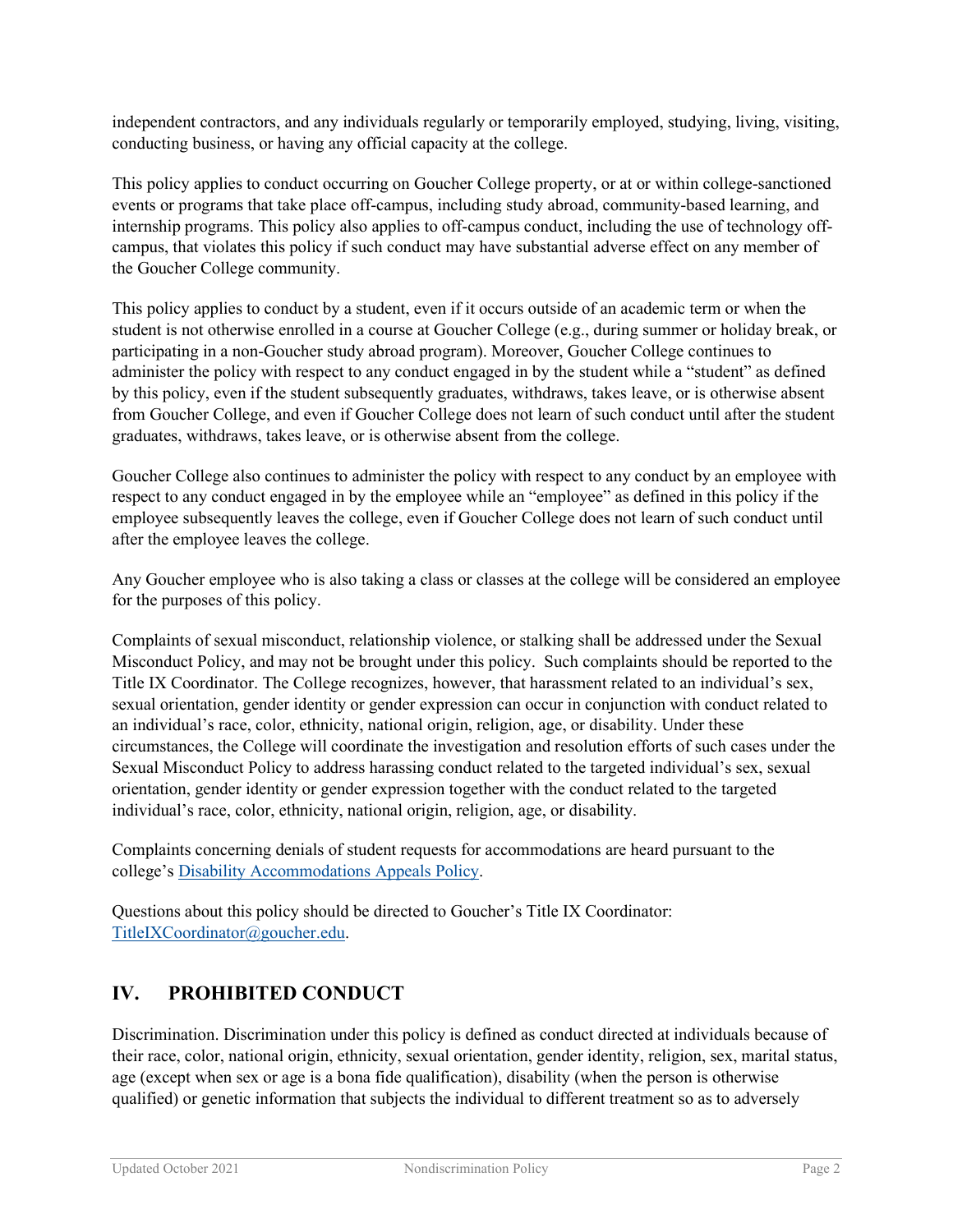affect the individual's employment or educational experience at the college. Discrimination includes retaliation against an individual for reporting instances of discrimination or harassment under this policy.

Harassment. Harassment is: (1) unwelcome conduct (2) directed at an individual (3) because of their race, color, national origin, ethnicity, sexual orientation, gender identity, religion, sex, marital status, age (except when sex or age is a bona fide qualification), disability (when the person is otherwise qualified), veteran status, genetic information or other protected status (4) that has the effect of unreasonably interfering with an individual's work or academic performance. Harassment may include, but is not limited to, use of racial, ethnic, or religious, slurs or epithets, or other threatening, intimidating, hostile or abusive conduct directed at a person because of characteristics protected by this policy.

Harassment, however, must include something beyond the mere expression of views, words, symbols or thoughts that some person finds offensive. To constitute a hostile environment, the harassment must be sufficiently severe, pervasive or persistent to unreasonably interfere with a work or learning environment viewed by examining a totality of the circumstances from the standpoint of a reasonable person with the same characteristics as the purported recipient of the harassing conduct.

## **V. EDUCATION**

Education and training are a key component of maintaining an environment free from discrimination and harassment. Goucher College is committed to providing effective educational and training programs for students, faculty, and staff about this policy and the issues it addresses.

The College also maintains a [Campus Climate Education Team \(CCET\)](https://www.goucher.edu/experience/equity-and-identity/campus-climate-education-team/) that has within its mandate the provision of educational and supportive measures to address individual bias incidents, as well as the development of programming that fosters a climate of inclusion, equity and respectful discourse.

This policy is included in the Campus Handbook and is also available [online.](http://www.goucher.edu/legal-counsel/policies-and-procedures/nondiscrimination-notice-and-policy)

## **VI. CONFIDENTIALITY AND PRIVACY OF PROCEEDINGS**

Goucher College recognizes that confidentiality is important in matters involving complaints of discrimination or harassment. All persons responsible for implementing this policy will respect the confidentiality and privacy of the individuals involved, to the extent reasonably possible. Those individuals reporting, accused of, or otherwise involved in a discrimination or harassment complaint are also required to keep the matter as confidential as is reasonably possible. Absolute confidentiality may not be maintained in all circumstances, including when the college is required to disclose information in response to legal process or when the college's need to protect the rights of others must outweigh confidentiality concerns.

Often a person reporting or otherwise concerned about discrimination or harassment wants a discussion to be confidential or "off the record." The level of confidentiality depends on what legal protections are held by the specific persons receiving the information, and should be addressed with them before specific facts are disclosed. Confidential discussions about discrimination or harassment may be available from persons who, by law, have special professional status. At Goucher those individuals are the college chaplain, Hillel rabbi, and the counselors at the Student Counseling Center. Other staff members in the Student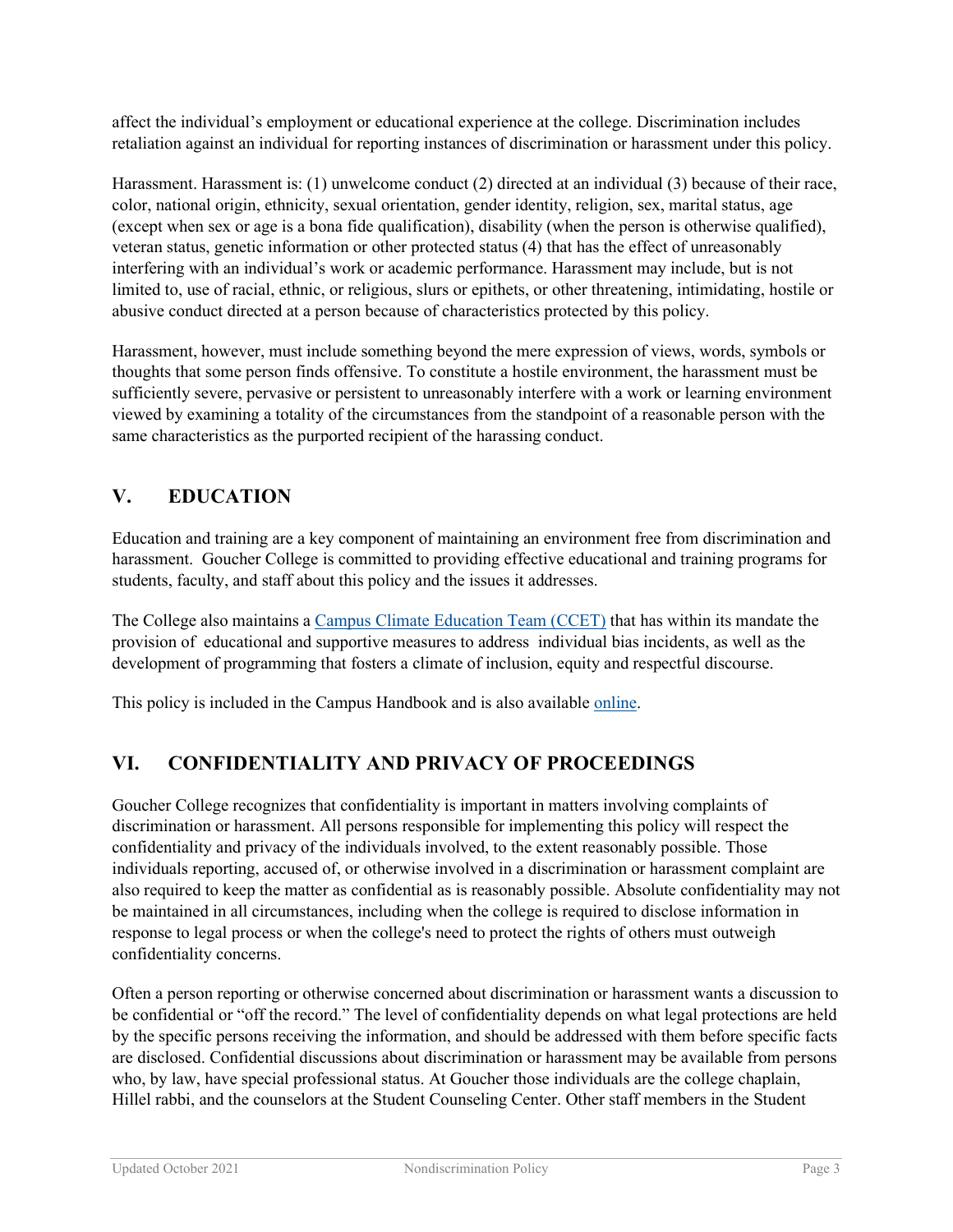Counseling Center, athletic trainers and peer listeners are required to disclose information concerning discrimination or harassment that is not personally identifiable, and they may even be required to disclose personally identifiable information in cases where a member of the college community is at risk. All other Goucher employees, including faculty, staff, and resident assistants (RAs), are required to report to the college's Title IX Coordinator incidents of discrimination and harassment of which they become aware.

College employees who wish to engage in confidential discussions about discrimination or harassment may also choose to use Goucher's Employee Assistance Program (EAP), provided b[y BHS,](https://www.bhsonline.com/) if eligible for that program. Discussions with BHS personnel are confidential and are not reported to the college.

Individuals who participate in a proceeding under this policy may share information that they provide or learn during the process with advisors and family members. The sharing of information beyond these parameters may constitute retaliation, which may result in separate charges under this policy or the Student Code of Conduct or employee disciplinary proceedings.

## **VII. COURSE MATERIALS AND CONTENT**

Complaints under this policy that course materials, projects, or classroom discussions are offensive because they discriminate against individuals on an impermissible basis and/or create a hostile environment in the classroom are to be evaluated with due regard to principles of academic freedom. Consistent with those principles, course content and teaching methods remain the province of individual faculty members. However, course content or teaching methods that focus attention on characteristics protected by this policy which are not germane to the academic discussion, or on such characteristics of individual students, faculty, or staff, are inappropriate and may constitute a violation of this policy.

## **VIII. ADVISORS**

Both parties in the informal resolution process or the formal complaint process of this policy may have an advisor of their choice present throughout those processes. The advisor may not be a practicing attorney and must be a member of the college community (employee or student). The college places restrictions on advisors of both parties regarding the extent of their participation in the investigation process. Advisors may assist a party with understanding the investigation process and preparing for interviews and meetings; attend interviews and meetings with the party; provide emotional support; and otherwise assist, support and provide guidance and advice as the party moves through the process. Advisors may not speak on behalf of the party at any interviews or meetings or through any written documents. Advisors should consult with the Title IX Coordinator about any questions that arise during the process.

## **IX. PROCEDURES: GENERAL**

Goucher College wishes to protect the rights and the integrity of all members of its community. This includes the right of individuals to be free from discrimination and harassment. Any person who feels they have been subjected to discrimination or harassment, as defined in this policy, may choose to initiate either the informal or formal procedures described below. These procedures should be followed in as confidential and sensitive a manner as possible to protect all of the individuals involved.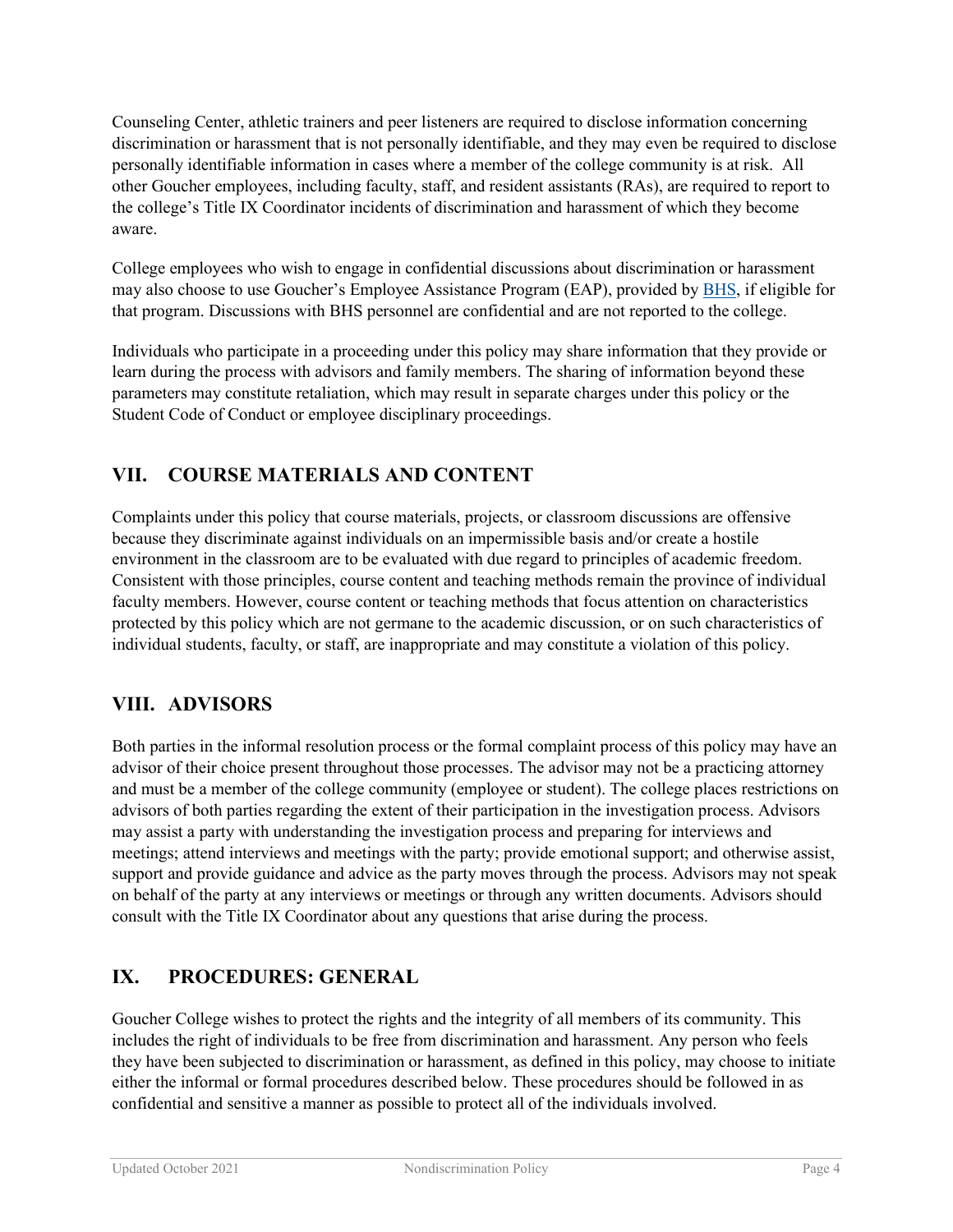- Reporting Deadline. Prompt reporting of a complaint of discrimination or harassment as defined in this policy is strongly encouraged because it facilitates a timely resolution of the matter. However, there may be instances when the person making a complaint is reluctant or unable to report the alleged discrimination or harassment and delayed reporting may result. The Title IX Coordinator is authorized to process a complaint of discrimination or harassment at any time, but delayed reporting may negatively impact the ability of the Title IX Coordinator to conduct a thorough investigation.
- Accommodations for individuals with disabilities and speakers of languages other than English. Any individual who, because of a disability, may require special arrangements in order to fully participate in the complaint process should inform the Title IX Coordinator. Upon receiving a request for and documentation of such disability, and in consultation with the college's Office of Accessibility Services, the Title IX Coordinator will arrange appropriate accommodations for such individual. Individuals for whom English is a second language may request the assistance of an interpreter and/or translator during the process.
- Goucher's Obligation to Address Allegations. There may be situations or circumstances when a member of the college community is subjected to discrimination or harassment but does not wish to come forward, pursue a complaint under this policy, or when a person observes discrimination or harassment directed at another member of the college community. Goucher College will do all it can to respect the Complainant's wishes, but it may proceed to address allegations of discrimination or harassment if and when the college becomes aware of such allegation, especially where the circumstances present a threat of harm or injury to the Complainant or other members of the community. This may include the college initiating an investigation and taking appropriate action based on an investigation of the complaint. The college may also impose sanctions or take other remedial action when a person self-reports and/or accepts responsibility for violating the policy. Any such action will be documented and such documentation will be maintained by the Title IX Coordinator.
- D. Supportive Measures

Complainants (as defined above) who report allegations that could constitute covered violations of this policy have the right to receive supportive measures from the college regardless of whether they desire to file a complaint. Supportive measures are non-disciplinary and non-punitive and may not unreasonably burden the Respondent in the absence of a finding of responsibility for conduct prohibited by this policy. The Title IX Coordinator is responsible for the issuance of supportive measures. Any supportive measures put in place will be kept confidential, except to extent that doing so impairs ability of the college to provide the supportive measures. For example, in order to effectuate a housing change, Residential Life staff may be informed of the need to assist with a housing change as directed by the Title IX Coordinator, but will not be provided with any of the details of any complaint.

Supportive measures include, but are not limited to:

- 1. Counseling
- 2. Extensions of deadlines or other course-related adjustments
- 3. Modifications of work or class schedules
- 4. Campus escort services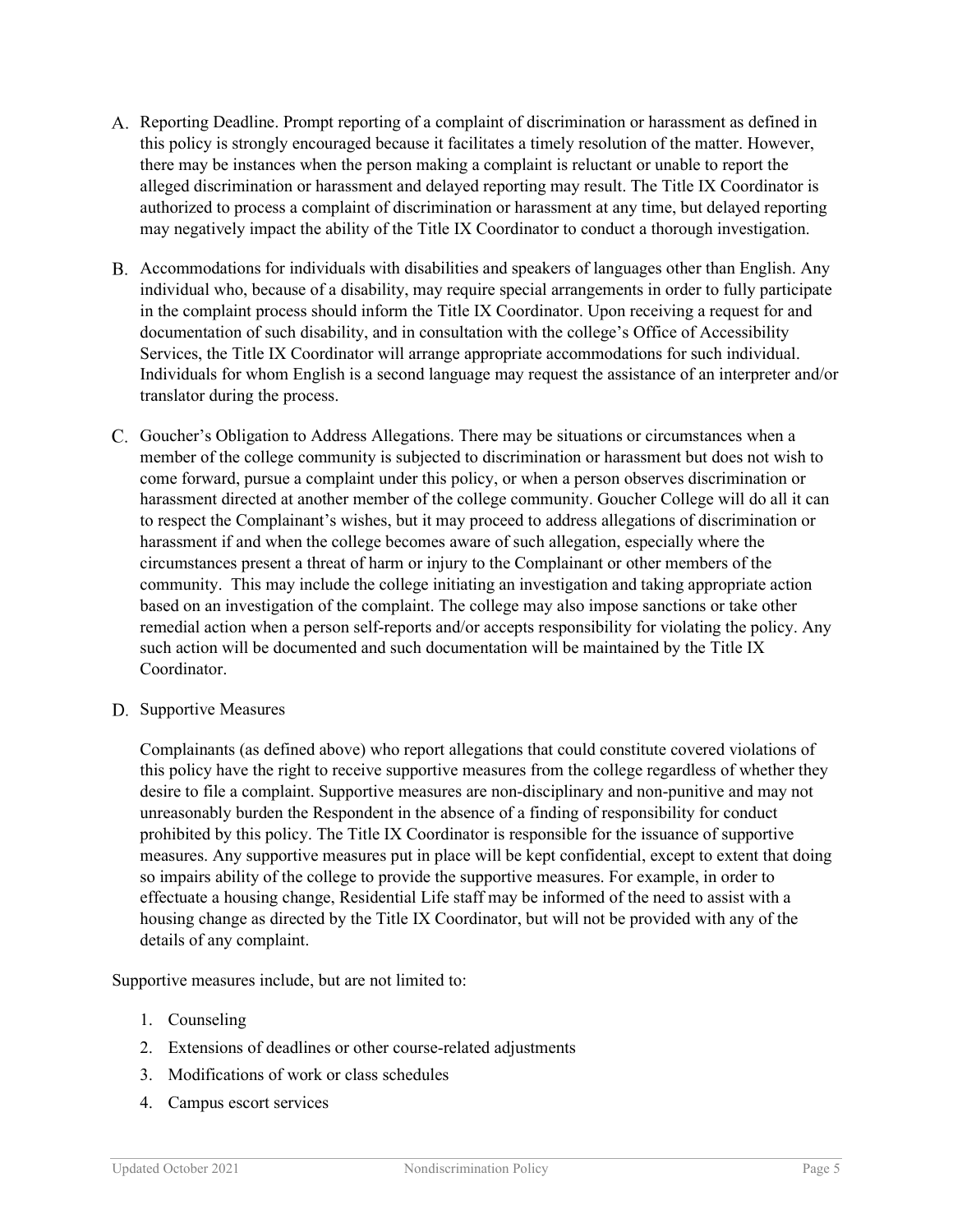- 5. Restrictions on contact between the parties (no contact orders)
- 6. Changes in work or housing locations
- 7. Leaves of absence

The college will document the supportive measures that are provided, as well as those that were requested but not provided, and must also document the reasons why the supportive measures were or were not provided. In the latter case, the college will document the reasons why the denial of a requested supportive measure was not clearly unreasonable in light of known circumstances.

Every effort will be made to grant requests for supportive measures if they are reasonably available, and both parties will be notified in writing of any supportive measures that are implemented. Supportive measures may become permanent sanctions as an outcome of the informal or formal process.

## **X. FORMAL COMPLAINT PROCEDURE**

#### A. Making a Report Vs. Filing a Complaint

A report is defined as a notification of an incident of a policy violation to the Title IX Coordinator by any reporting person. A report may be accompanied by a request for supportive measures, no further action, and/or to initiate a formal complaint process by filing a complaint. By contrast, the filing of a complaint initiates the college's formal investigation process.

At the time a report is made, a reporting party does not have to decide whether to file a complaint. The college recognizes that not every individual will be prepared to file a complaint with the college and individuals are not expected or required to pursue a specific course of action. Choosing to make a report and deciding how to proceed after making the report can be a process that unfolds over time. To the extent possible, the college will respect an individual's autonomy in making these important decisions and provide support that will assist each individual in making that determination. A report may become a formal complaint, initiated by either the reporting party or the college, as more fully described in this policy.

To file a complaint, please contact the [Title IX Coordinator.](mailto:TitleIXCoordinator@goucher.edu) Note: Prompt filing of a complaint facilitates a timely resolution of the matter. An individual, such as a former student or former employee who has since left the Goucher community, may bring a complaint at any time for alleged behavior that occurred while the individual was a member of the Goucher community, although a significant delay in filing a complaint may limit the college's ability to conduct a thorough investigation. Similarly, students and employees may also be found responsible under this policy for conduct that is not discovered until after a degree is awarded or employment has terminated.

#### B. Preliminary Assessment of Report and Provision of Supportive Measures

Upon receipt of a report describing a potential violation of this policy, the Title IX Coordinator will take the following actions:

The Title IX Coordinator will promptly contact the Complainant to discuss the availability of supportive measures, inform the Complainant of the availability of supportive measures with or without the filing of a formal complaint, and explain to the Complainant the process for filing a formal complaint.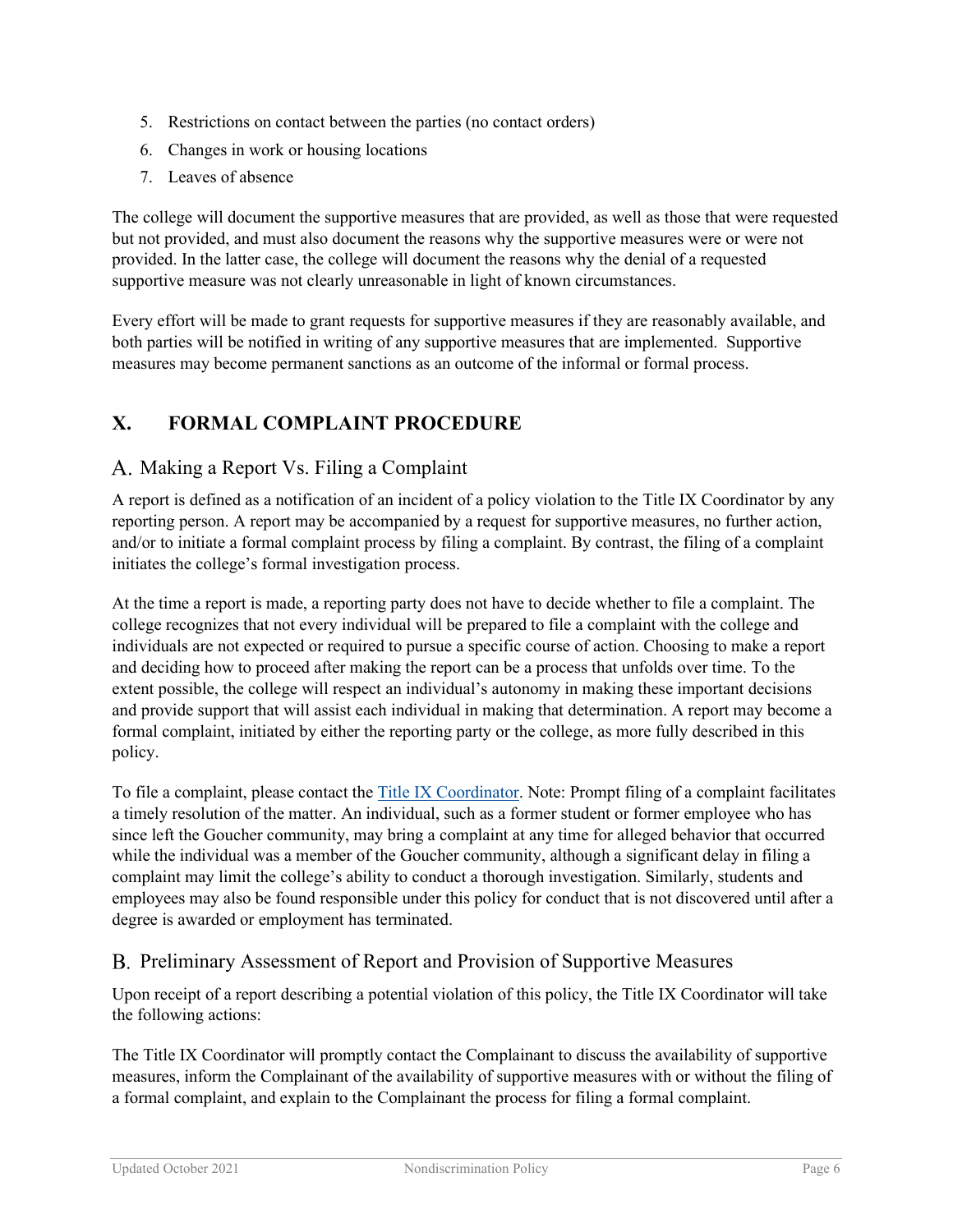The Title IX Coordinator will also offer the Complainant supportive measures designed to restore or preserve equal access to the college's education programs or activities and will consider the Complainant's wishes with respect to these measures.

#### **1. Where the Complainant Seeks Resolution Under These Procedures**

In any case where the Complainant reports Prohibited Conduct and requests resolution under these procedures, the Title IX Coordinator will promptly initiate an investigation. This process begins with the Complainant making a signed, written Formal Complaint. A formal complaint must be filed with the Title IX Coordinator, and may be filed in person, by mail, or by electronic mail, addressed to the Title IX Coordinator either directly or using the [online form.](https://www.goucher.edu/policies/nondiscrimination-notice-and-policy)

#### **2. Where the Complainant Requests That No Formal Complaint Be Pursued Under These Procedures**

The college supports any Complainant's decision not to pursue a Formal Complaint under these procedures. Where the Complainant does not wish to pursue a Formal Complaint under these procedures, the college will honor the Complainant's wishes unless doing so would not adequately mitigate the risk of harm to the Complainant or other members of the college community or when doing so materially impacts the college's ability to provide a safe and nondiscriminatory environment for all members of the college community, including the Complainant. Upon receipt of new or additional information, the Title IX Coordinator may reconsider the Complainant's request that no Formal Complaint be pursued under these procedures and initiate the resolution process, as explained directly below.

Where the Title IX Coordinator determines that the college cannot honor the Complainant's request that no Formal Complaint be pursued under these procedures, the Title IX Coordinator will promptly initiate the resolution process under these procedures by making a signed, written Formal Complaint on behalf of the college. Where the Title IX Coordinator signs a formal complaint, the Title IX Coordinator is not a Complainant or otherwise a party.

The Title IX Coordinator will notify the Complainant that the college intends to proceed with a Formal Complaint and will take immediate action as necessary to protect and assist the Complainant. The Title IX Coordinator will make reasonable efforts to protect the privacy of the Complainant. However, typically, the Complainant's identity would have to be disclosed as part of the college's investigation.

The Complainant is not required to participate in any proceedings that follow but will be treated as the Complainant in the process and will receive all required communications and opportunities to participate in the investigation and adjudication. However, if the Complainant declines to participate in an investigation and/or the adjudicative process under these procedures, the college's ability to investigate meaningfully and respond to a report of Prohibited Conduct may be limited.

Regardless of whether the Complainant chooses to file or participate in a Formal Complaint, the Title IX Coordinator will assist the Complainant with reasonable and available supportive measures, which may include academic, housing, transportation, employment, and other measures. Supportive measures provided to the Complainant may not unreasonably burden the Respondent.

Where no Formal Complaint has been filed and a requested supportive measure impacts the Respondent, the Title IX Coordinator will, with the Complainant's consent, provide Respondent with written notice of the report, which includes, as known, the date, time, and location of the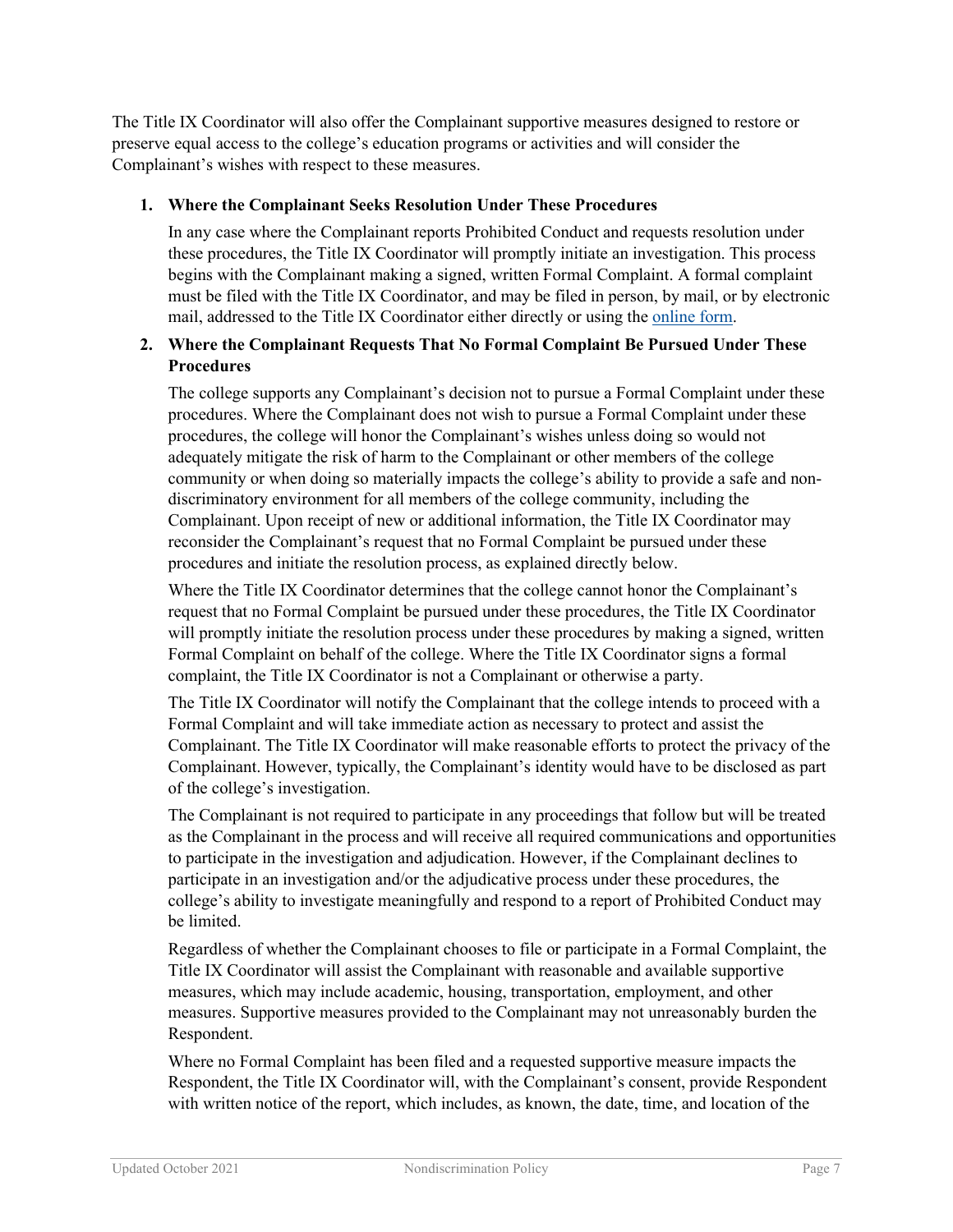alleged Prohibited Conduct and the underlying factual allegations, including the identity of the Complainant. Therefore, certain supportive measures may not be available if the Complainant wishes to maintain anonymity.

Where the Complainant declines to participate in an investigation, the college's ability to meaningfully investigate and respond to a report may be limited.

#### C. Formal Complaints

The college intends that investigations be completed thoroughly but as promptly as possible.

The timeframe for this process begins with the filing of a Formal Complaint. The process [not including an appeal] will be concluded within a reasonably prompt manner, and no longer than ninety (90) business days [includes Mondays-Fridays, excluding official federal, state and college holidays] after the filing of the Formal Complaint, provided that the process may be extended for a good reason, including but not limited to the absence or illness of a process administrator, such as the investigator or hearing officer, party, a party's advisor, or a witness; concurrent law enforcement activity; or the need for language assistance or accommodation of disabilities.

- 1. 1. Filing a complaint: All formal complaints under this policy may be made in writing or in person by the reporting party. Complaints may be submitted in the following manner:
	- i. [Online](https://www.goucher.edu/title-ix/sexual-assault-and-misconduct/reporting-an-incident/making-a-formal-disciplinary-complaint/file-a-formal-complaint-of-sexual-relationship-violence-or-stalking)
	- ii. To the Title IX Coordinator, available from 9 a.m. 5 p.m., Monday through Friday, at 410-337-6570 or in person.
- 2. Filing of formal complaint by the college: In the absence of a formal complaint, as noted above, the college reserves the right to initiate a complaint.
- 3. Notice to Complainant: The person making a complaint under this policy is notified in writing that the complaint has been received, who will be investigating the complaint, and what to expect during the investigation process, including a proposed timeline.
- 4. Notice to Respondent: The person accused of misconduct under this policy is notified in writing and in person (if feasible) of the complaint, who will be investigating the complaint, and what to expect during the investigation process, including a proposed timeline. The Respondent is provided with a copy of the written complaint or summary of a complaint that is made orally to the persons identified above.
- 5. Cross-complaints: Any cross-complaint filed by a responding party will be addressed in a manner to be determined by the Title IX Coordinator, who shall consider whether the cross-complaint deals with a fact pattern relevant to that alleged by the reporting party and should be considered within the same investigation. The Title IX Coordinator will also consider the timing of the crosscomplaint and whether the investigation of the cross-complaint may delay timely resolution of the complaint. Any cross-complaint that is filed in bad faith or is frivolous will be considered retaliation against the reporting party who filed the original complaint, and, in the discretion of the Title IX Coordinator, will be addressed as a separate violation of the policy or of student code of conduct, student grievance procedure, faculty legislation, or staff employment processes, and may subject the responding party to potential sanctions.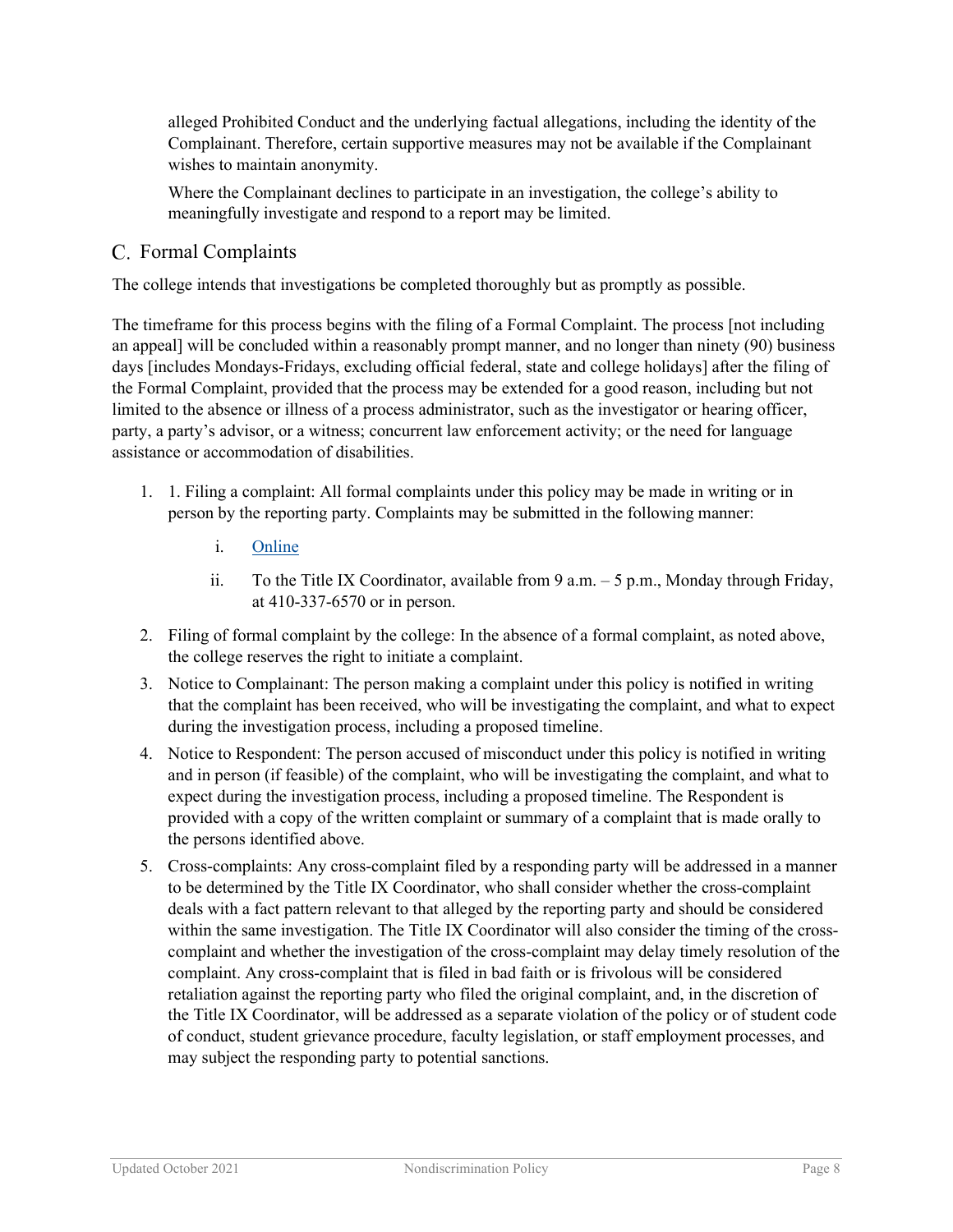## D. Informal Resolution of a Formal Complaint

At any time after a Formal Complaint has been filed and at any time in the investigation and decisionmaking process, the parties may seek to resolve a report of Prohibited Conduct through Informal Resolution, an administrative process.

Participation in an informal resolution process is entirely voluntary; the Title IX Coordinator will neither pressure nor compel either party to participate in the process or to agree to any specific terms. In every case, the Title IX Coordinator has discretion to determine whether the matter is appropriate for Informal Resolution and to determine the appropriate terms.

If the parties agree to participate in an informal resolution process the Title IX Coordinator will:

- 1. provide to the parties a written notice disclosing
	- i. the allegations;
	- ii. the requirements of the informal resolution process, including the circumstances under which it precludes the parties from resuming a formal complaint arising from the same allegations;
	- iii. that at any time prior to agreeing to a resolution, any party has the right to withdraw from the informal resolution process and resume the investigation process with respect to the formal complaint; and
	- iv. any consequences resulting from participating in the informal resolution process, including the records that will be maintained or could be shared.
- 2. obtain the parties' voluntary, written consent to the informal resolution process.

The following additional conditions apply to this process:

- 1. Informal resolution will not include face-to-face meetings between the Complainant and the Respondent unless both parties consent to such meetings.
- 2. The parties are strongly encouraged, although not required, to consult with their advisor and any support persons during the entire Informal Resolution process.
- 3. If the process is terminated for any reason, the matter will be resolved pursuant to the Formal Complaint resolution process under these procedures, unless the Complainant chooses not to move forward with the formal complaint. For this reason, the investigator will not participate in the informal resolution process.
- 4. The Title IX Coordinator will oversee the informal resolution process and will have access to all college and investigation records in the matter, including any records or reports prepared during an investigation.
- 5. If both parties are satisfied with the Title IX Coordinator's recommendation, the matter will be resolved with a written agreement.
- 6. The Title IX Coordinator will prepare an Informal Resolution agreement. Such terms may include but are not limited to implementation of any sanctions or remedies that could be imposed after a finding of responsibility is reached under these proceedings.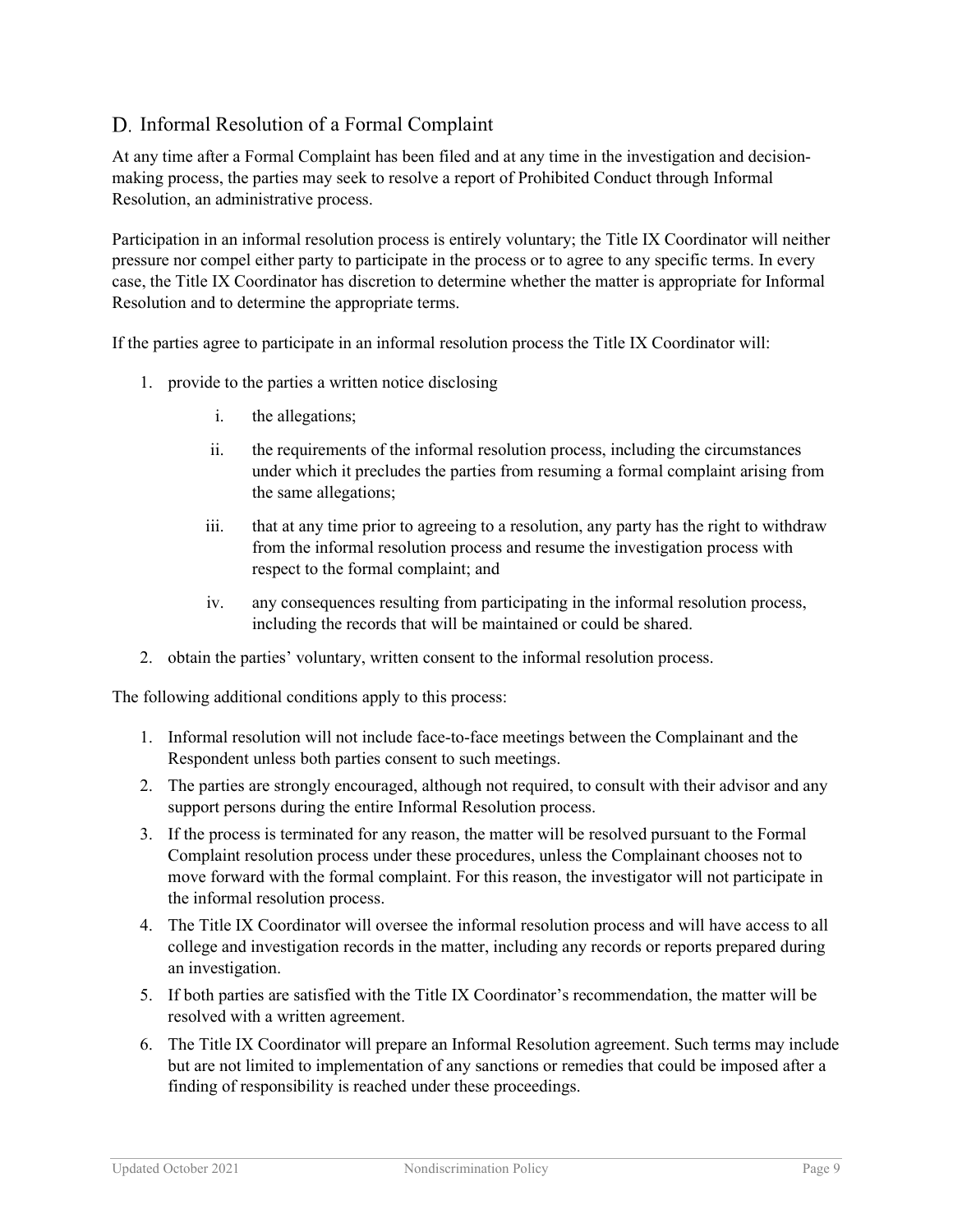- 7. The Title IX Coordinator will provide each party, separately, with a copy of the proposed agreement for the party to review, sign, and return.
- 8. Once a party has returned the signed agreement to the Title IX Coordinator, the party has two (2) business days to reconsider and withdraw from the agreement by notifying the Title IX Coordinator in person or in writing.
- 9. Within the two (2) business days, if either party withdraws from the agreement, the matter would be returned for resolution of the Formal Complaint.
- 10. After the two (2) business days, if neither party withdraws, the terms of the agreement will become effective and the Title IX Coordinator will promptly notify both parties in writing that the agreement is final.
- 11. Once the agreement is effective, the parties may not appeal the agreement. The parties are expected to honor and comply with the terms of the Informal Resolution agreement. Noncompliance may be subject to proceedings under the Campus Code of Conduct or disciplinary procedures for faculty and staff.
- 12. If the process is terminated and the matter resolved pursuant to the Formal Complaint resolution process, neither the Title IX Coordinator nor the parties will disclose to the decision-maker or the Appeal Panel either the fact that the parties had participated in the Informal Resolution process or any information learned during the process.

#### E. Investigation Procedure

1. Investigator: The Title IX Coordinator will assign a single external investigator to conduct an investigation of the complaint. The external investigator will be a neutral party outside of the college, usually an attorney, who is trained and experienced in conducting investigations. The Title IX Coordinator will send a notice of investigation to the Complainant and the Respondent.

The Complainant or the Respondent may submit a written request to the Title IX Coordinator to contest the external investigator, if there are reasonable articulable grounds to suspect bias, conflict of interest, or an inability to be fair and impartial. This challenge must be raised within four (4) business days of receipt of the notice of investigation. All objections must be raised prior to the commencement of the investigation. The Title IX Coordinator will make the determination whether to seek an alternative external investigator.

The college also reserves the right to appoint a single investigator or two investigators from within or outside the college community to conduct the investigation where warranted, as determined in the sole discretion of the Title IX Coordinator, in consultation with the college's legal counsel.

2. Investigation: The Complainant and Respondent shall each be interviewed by the investigator and may have an advisor with them for the meeting. The investigator, in consultation with the Title IX Coordinator, may, in their discretion, tape-record interviews with the consent of the interview subjects. No other individual is permitted to record interviews or other proceedings. Both parties may present documents, the names of witnesses, and suggested specific questions to be posed to the parties or witnesses by the investigator. The Respondent may not be present for the Complainant's interview unless the reporting party consents, and vice versa. Both parties shall have the opportunity to respond to statements made by others. The investigator may also interview other witnesses or consider other evidence as they deem appropriate, subject to the following: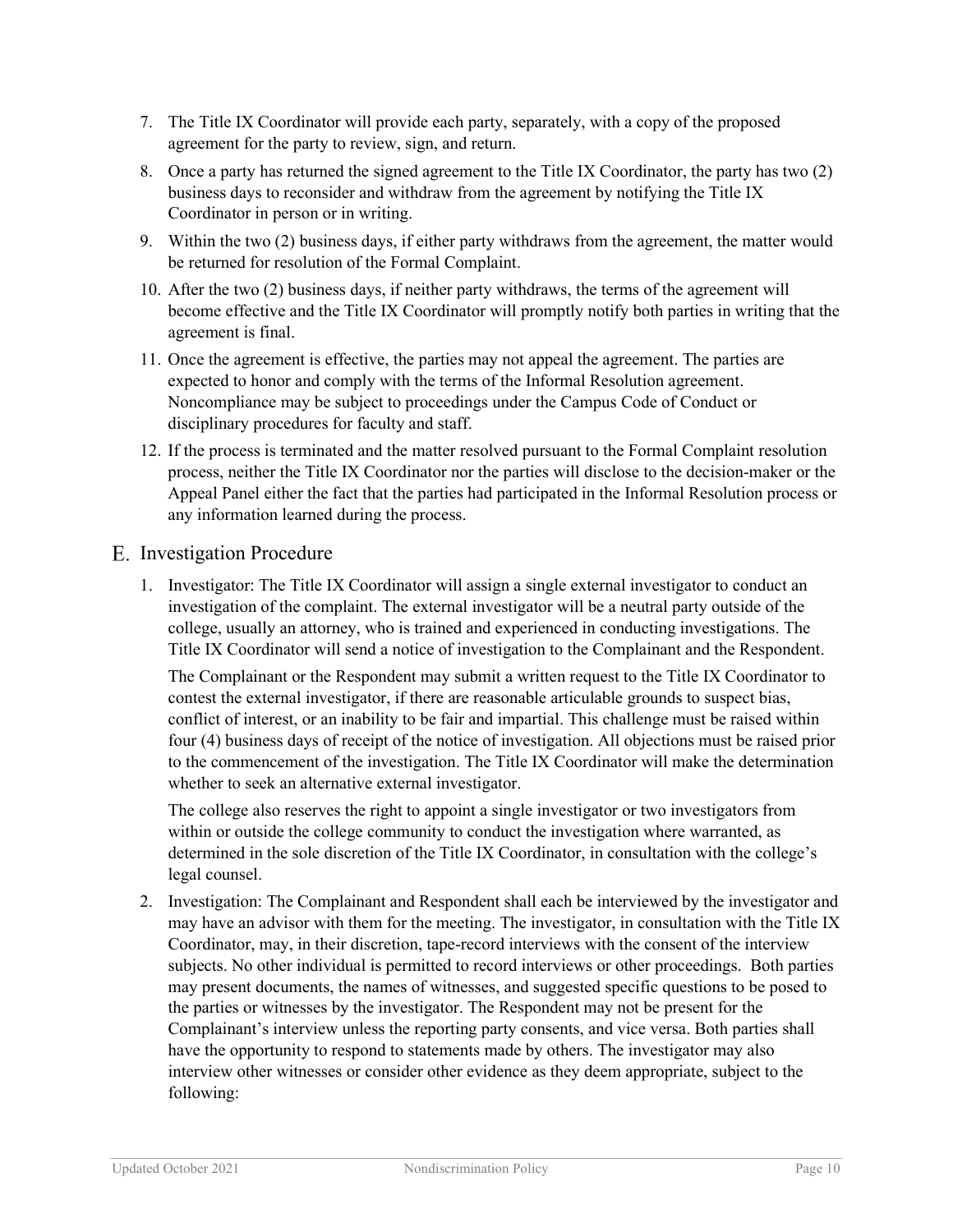- i. A party's medical or mental health records are confidential under law. If a party voluntarily decides to share such records with the investigator, the relevant portions of the records will be shared with the opposing party and included in the investigation report.
- ii. The investigator shall have the discretion to bar the admission of evidence that is deemed to be more prejudicial than probative.
- iii. Opinions of expert witnesses are not admissible in the investigation. This includes but is not limited to findings prepared by an individual administering a lie detector test to a party or witness.
- iv. Pattern evidence by a Respondent. Where there is evidence of a pattern or conduct similar in nature by the Respondent, either prior to or subsequent to the conduct in question, regardless of whether there has been a finding of responsibility, this information may be deemed relevant and probative to the determination of responsibility and/or assigning of a sanction. The determination of relevance will be based on an assessment of whether the previous incident was substantially similar to the present allegation or information and indicates a pattern of behavior and substantial conformity with that pattern by the responding party.
- 3. Review of the Final Investigative Record and Draft Report

Upon completion of the investigation, a draft report and investigative record will be made available to the parties to inspect and review in hard copy or electronic format. The college is not under an obligation to use any specific process or technology to provide the evidence and shall have the sole discretion in terms of determining format and any restrictions or limitations on access.

The investigative record shall include:

- i. Written summaries or transcripts (but not audio files) of all interviews by the investigator with the parties and any witnesses
- ii. Copies of any documents, electronic records, and media and photographs or descriptions of physical materials collected during the course of the investigation, except those that are excluded pursuant to Section X.E.2, whether or not the investigator intends to rely on such information in the investigative report and whether or not such evidence is inculpatory or exculpatory

The parties will have ten (10) business days to inspect and review the evidence and draft report and submit a written response by email to the investigator. Parties may request a reasonable extension to this deadline.

This response may include:

- i. provision of additional evidence;
- ii. comments about content, including requests for redaction;
- iii. requests for additional meetings with the investigator;
- iv. requests for the investigator to conduct further investigation and/or questioning of additional witnesses; and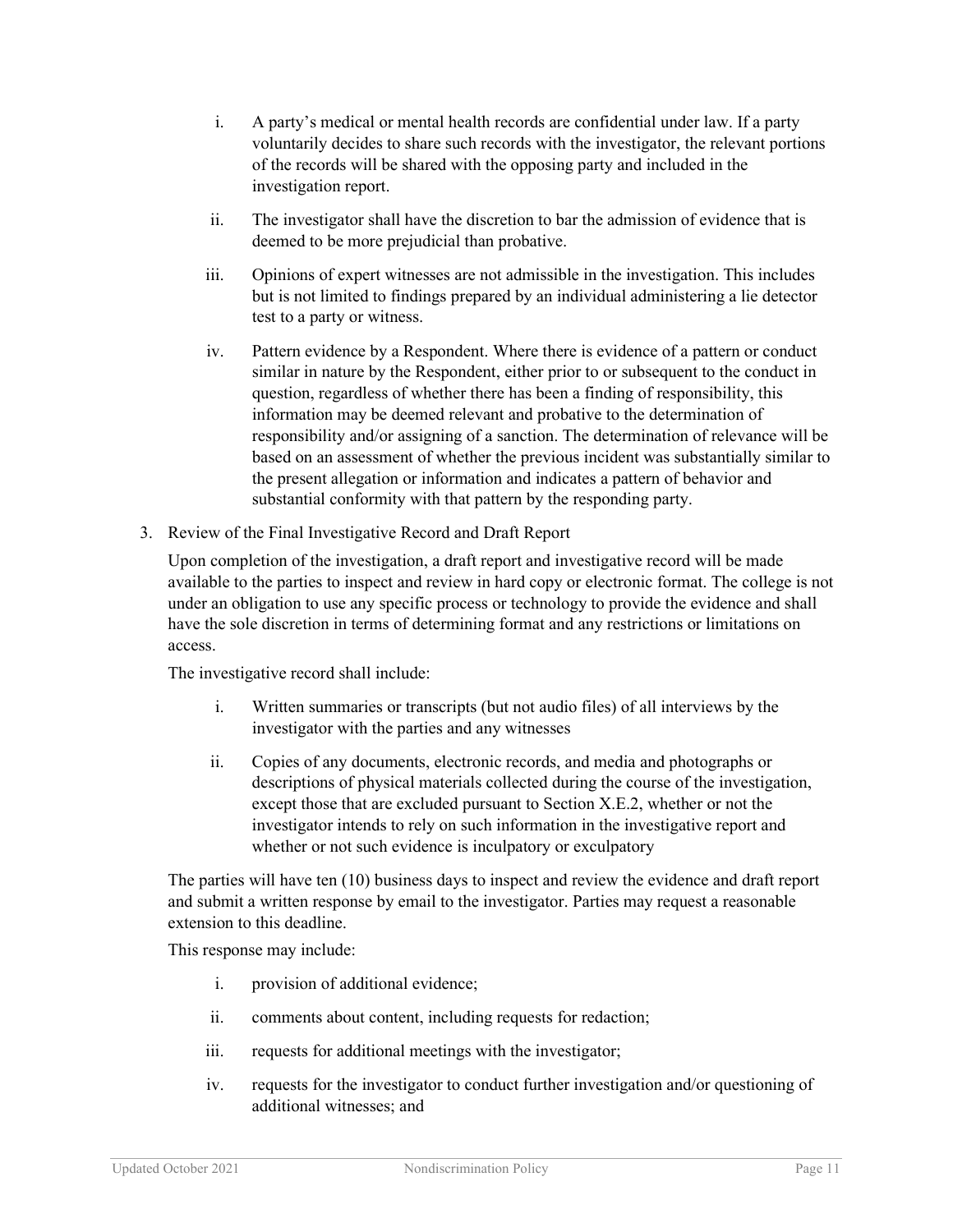v. any objections to the relevance of certain evidence.

The Title IX Coordinator will provide copies of the parties' written responses, including any additional evidence, to the investigator, and to all parties and their advisors.

The investigator will consider the parties' written responses before completing the Investigative Report.

**The parties and their advisors must sign an agreement not to disseminate any of the evidence subject to inspection and review or responses, or to use such evidence for any purpose unrelated to the procedure. The parties and their advisors agree not to photograph or otherwise copy the evidence.** 

The investigator has discretion whether to conduct any additional requested meetings, interviews, or questioning identified in the parties' responses.

- 4. Investigator's Report: In a timely manner, the investigator shall submit a final written report of the investigation to the Title IX Coordinator together with the parties' responses to the draft report, if any. The report shall describe the investigation and all relevant evidence obtained in it, and shall recommend one of the following findings:
	- i. the Respondent is responsible for violating this policy;
	- ii. the Respondent is not responsible for violating this policy; or
	- iii. there is insufficient information to determine whether the Respondent is responsible for violating this policy.

The written investigation report will summarize the information gathered, synthesize the areas of agreement and disagreement between the parties and any supporting information or accounts, and analyze the relevant facts determined through the investigation, referencing any supporting documentation or statements. The investigation report may include summaries of interviews with the Complainant, the Respondent, third-party witnesses, and any other individuals with relevant information, credibility assessments of the parties and witnesses, photographs of relevant sites or physical evidence, electronic records, and forensic evidence.

The report will provide specific support for the recommended findings based on information obtained during the investigation. The investigator shall arrive at the conclusions based on a preponderance of evidence, meaning whether it is more likely than not that this policy was violated. Sanctions shall not be addressed in the investigator's report.

5. Response to Investigator's Report: The parties will have ten (10) business days to inspect and review the evidence and final report and submit a written response to the investigator. Parties may request a reasonable extension to this deadline. The response shall be appended to the final report and provided to the appropriate decision-maker. The parties will also be requested to provide an Impact/Mitigation Statement, to be reviewed by the decision-maker only after a finding of responsibility is made.

#### Final Decision on Responsibility and Sanctions

1. Decision-Makers

At the completion of an investigation, the investigator's final report, with the parties' responses, will be provided to the following individuals to determine responsibility and impose sanctions or remedies: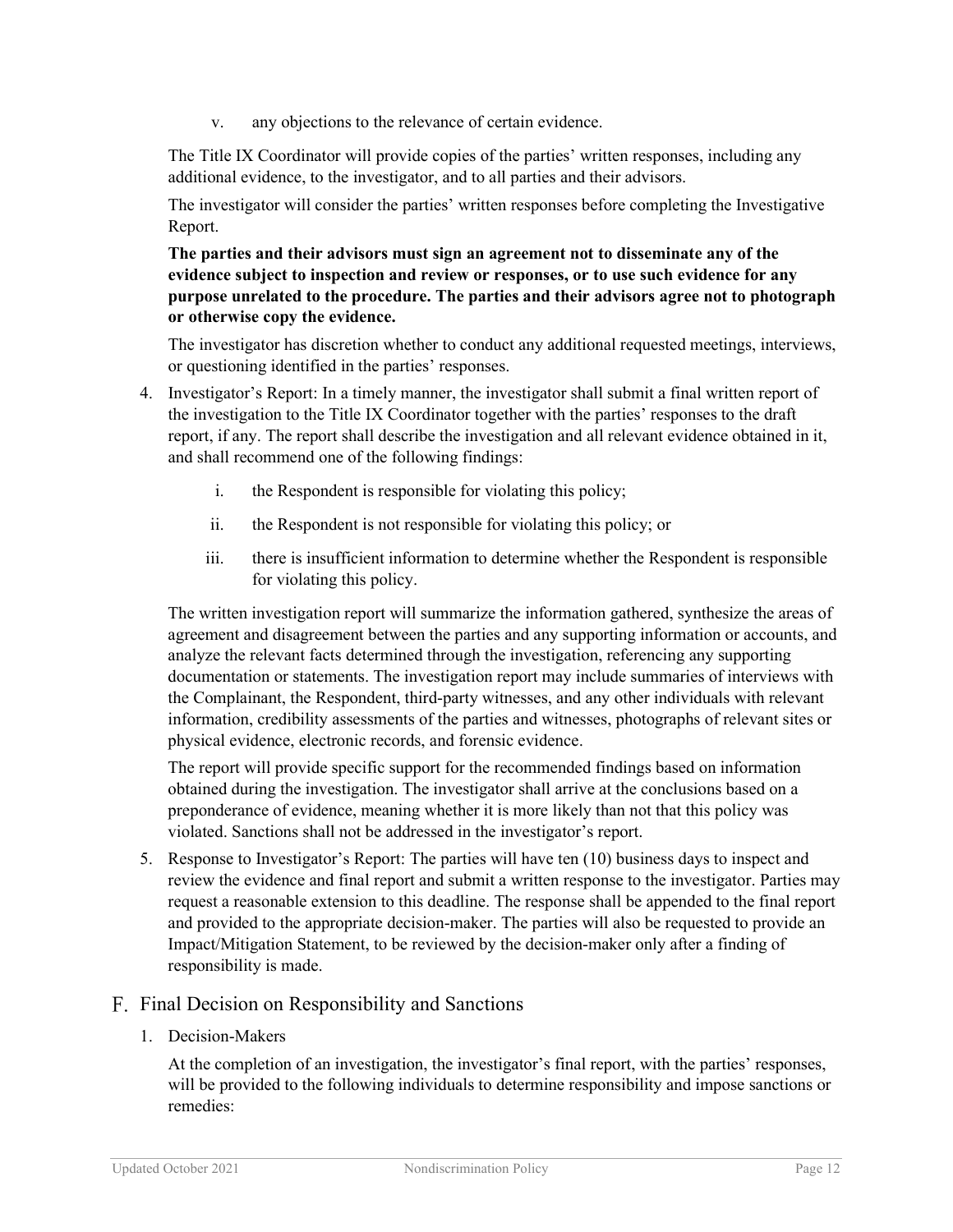- i. The Provost (where a faculty member is the Respondent)
- ii. The Associate Dean of Students (where a student is the Respondent)
- iii. The Associate Vice President for Human Resources (where a non-faculty staff member is the Respondent)
- 2. Duties of Decision-Maker

Decision-makers may choose, in their discretion, to meet with the parties, individually, or with any witnesses, or the investigator.

Within fifteen (15) business days after receiving the final investigation report, the decision-maker will make one of the following determinations about responsibility using the preponderance of the evidence standard:

- i. the Respondent is responsible for violating this policy;
- ii. the Respondent is not responsible for violating this policy; or
- iii. there is insufficient information to determine whether the Respondent is responsible for violating this policy.

If a Respondent is determined to be responsible for violating the policy, the decision-maker may impose sanctions and/or remedies.

3. Written Determination Regarding Responsibility and Sanctions

The written determination regarding responsibility and sanctions will be issued by the Title IX Coordinator simultaneously to all parties through their institution email account, or other reasonable means as necessary. The determination will include:

- i. Identification of the allegations potentially constituting Prohibited Conduct
- ii. Findings of fact supporting the determination
- iii. Conclusions regarding which section of this policy, if any, the Respondent has or has not violated
- iv. For each allegation, a statement of, and rationale for, a determination regarding responsibility and any sanctions or remedies imposed
- v. The college's procedures and the permitted reasons for the Complainant and Respondent to appeal (described below in "Appeal")
- List of Sanctions. Sanctions may include, but are not limited to:
	- 1. For faculty violations: a written warning, a letter of reprimand, mandatory attendance at an educational program on discrimination or harassment, mandatory referral for psychological assessment and compliance with any resulting treatment plan, restriction of responsibilities, restriction of activities and/or access to campus facilities, reassignment, denial of salary increase, suspension without pay, or dismissal;
	- 2. For violations by employees other than faculty members: a written warning, a letter of reprimand, mandatory attendance at an educational program on discrimination or harassment, mandatory referral for psychological assessment and compliance with any resulting treatment plan,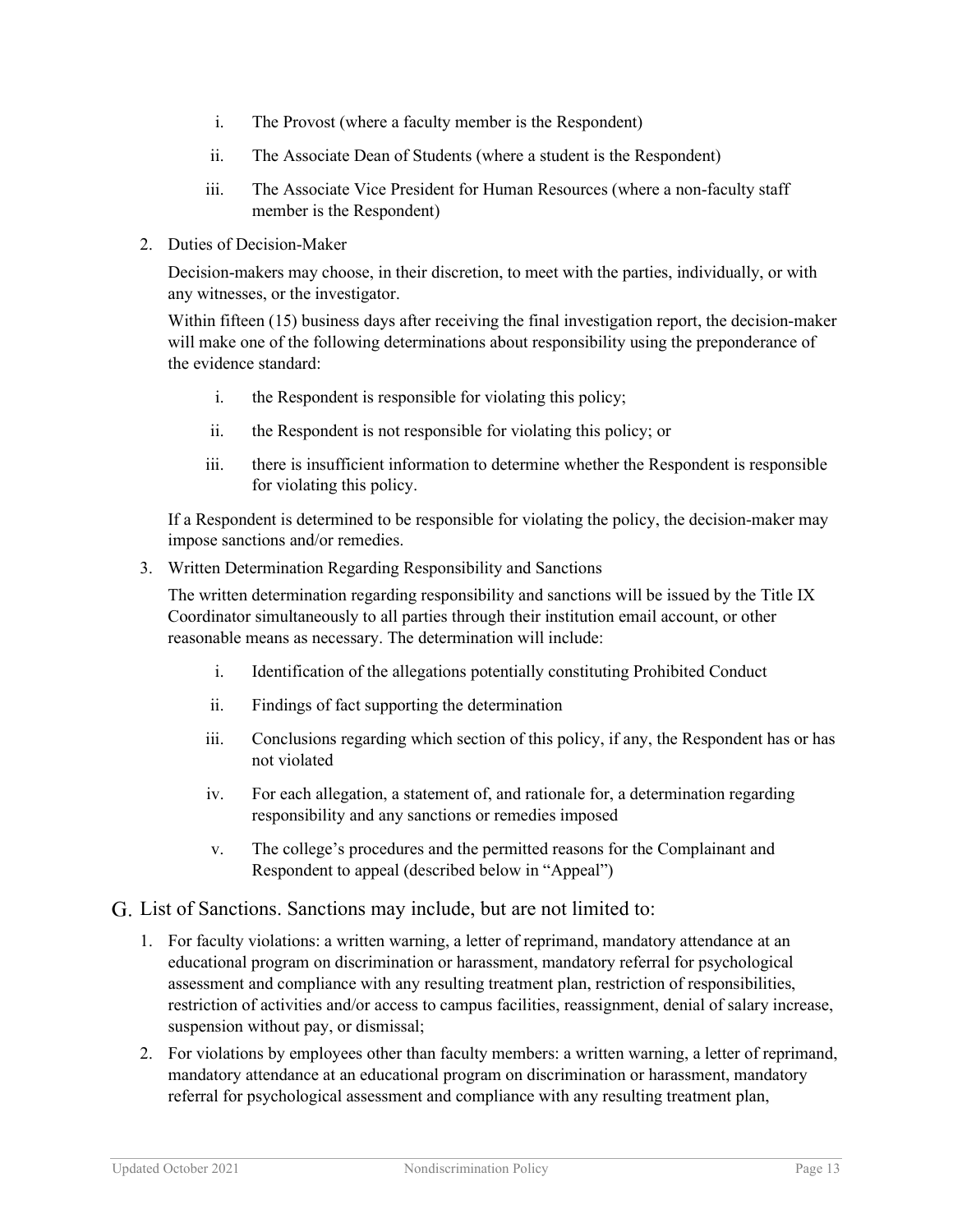restriction of responsibilities, restriction of activities and/or of access to campus facilities, reassignment or transfer to another department, denial of salary increase, suspension without pay, final written warning, or termination.

3. For student violations: a written letter of warning, a letter of reprimand, mandatory attendance at an educational program on discrimination and harassment, mandatory referral for psychological assessment and compliance with any resulting treatment plan, change in room assignment, restriction of activities and/or on access of campus facilities, probation, suspension or expulsion from the residence halls and/or from nonacademic campus activities, suspension or expulsion from the college, and revocation of a degree.

In determining sanction, the sanctions panel or decisionmaker should consider:

- 1. the responding party's prior disciplinary history;
- 2. the nature and violence of the conduct at issue;
- 3. the impact of the conduct on the reporting party;
- 4. the impact of the conduct on the community, its members, or its property;
- 5. whether the responding party is likely to engage in the conduct in the future; and
- 6. any other mitigating or aggravating circumstances, including the college's community principles.

The sanctions described in this policy are not exclusive of and may be in addition to other actions taken or sanctions that may be imposed by outside authorities.

#### Appeal of a Finding of Responsibility and Sanctions

Each party may appeal a final determination of responsibility and imposition of sanctions. To appeal, a party must submit their written appeal to the Title IX Coordinator within ten (10) business days of being notified of the decision, indicating the grounds for the appeal. The appealing party may request an extension of time by submitting a request to the Title IX Coordinator explaining the reason(s) for the request. The appellate reviewer will have discretion to grant such a request upon a finding of good cause for the delay. Failure to submit an appeal within the ten (10) business days or any approved extension constitutes waiver of the right to appeal.

All appeals will be heard by one Appellate Reviewer:

- 1. For Faculty Respondents—the President
- 2. For Staff Respondents—the President
- 3. For Student Respondents—the Vice President and Dean of Students

All appeals will be based solely upon the investigative record and final Written Determination Regarding Responsibility and Sanctions. When relevant to a stated ground for appeal, the record may be supplemented on appeal with evidentiary materials excluded or redacted from the investigative record or newly discovered evidence.

Appeals may be brought only upon one or more of the following grounds:

1. Procedural irregularity that affected the outcome of the matter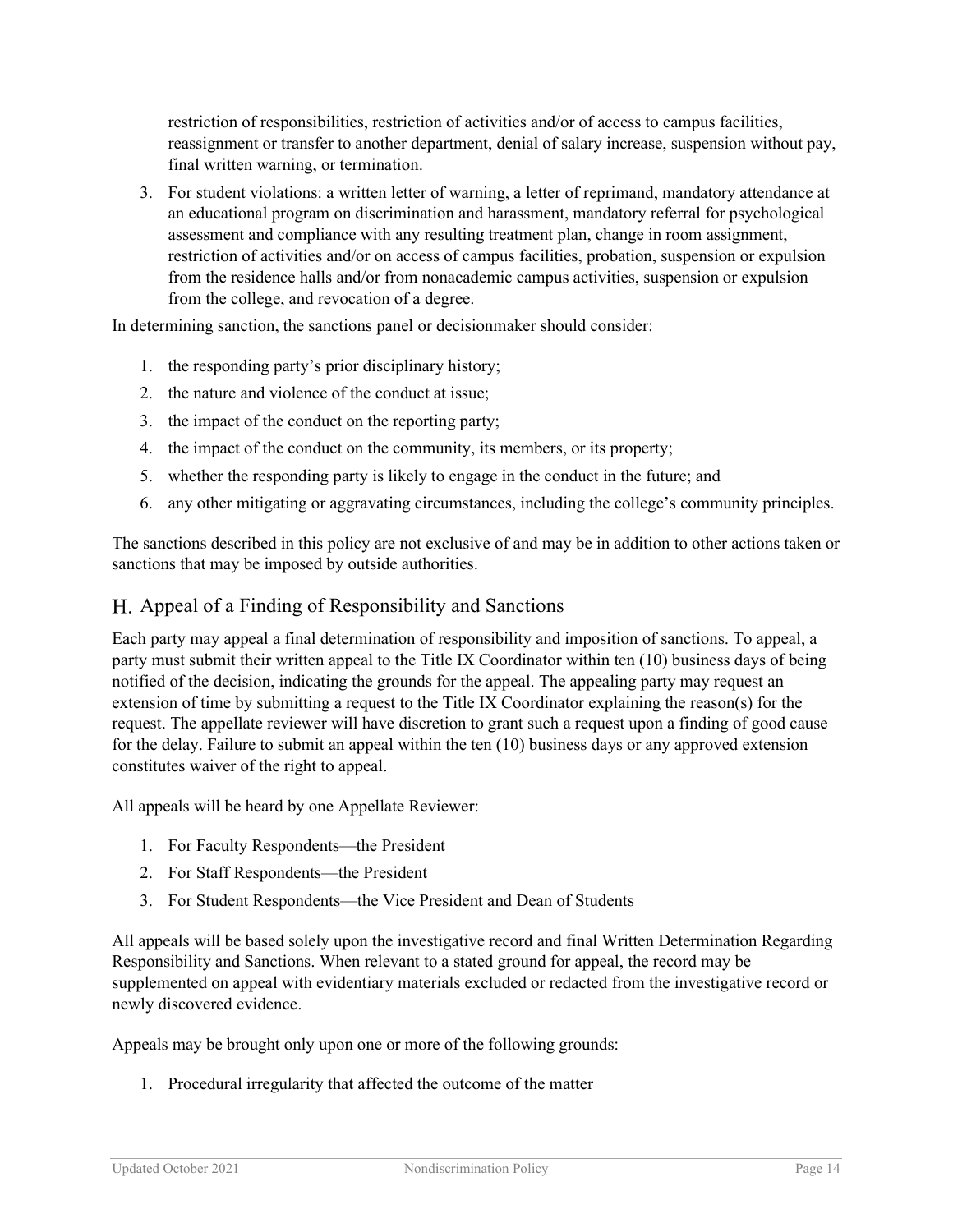- 2. New evidence that was not reasonably available at the time the determination regarding responsibility was made, which could affect the outcome of the matter
- 3. Sanctions were disproportionate for the violation found

The appealing party commences an appeal by submitting a written statement to the Title IX Coordinator. The appeal statement must set forth:

- 1. the determination(s) being appealed;
- 2. the specific ground(s) for the appeal; and
- 3. the facts supporting the grounds.

A copy of the appeal statement will be provided to the other party, who within ten (10) business days may submit a written response to the Title IX Coordinator. The response should address both the specific ground(s) for appeal set forth in the appealing party's statement and the specific facts asserted by the appealing party.

The decision-maker will establish a reasonable schedule for issuing a written decision, typically no later than fifteen (15) business days after receipt of any responses to the appeal.

**The decision will be final and binding on all parties.** Any decision will be based solely upon the investigative record, the final Written Determination, and, in appropriate cases, a showing of new evidence relevant to the ground for appeal. The decision shall include the rationale for the decision. The Appellate Reviewer may affirm the decision of the decision-maker or sustain any of the above-specified grounds for appeal, in which case the Appellate Reviewer may:

- 1. reverse or modify a finding of responsibility and/or sanction;
- 2. remand a case to the investigator for clarification or reconsideration consistent with the appeal decision, if doing so would assist with a timely, practicable, and efficient resolution of the case; or
- 3. remand a case for a new or additional investigation, to either the original investigator or to a new investigator.

The final written determination of the appeal will be issued simultaneously to all parties through their college email account, or other reasonable means as necessary.

#### Withholding Degrees

At the discretion of the Vice President and Dean of Students, a student may not register for classes, participate in room draw, participate in Commencement, or receive a degree if they have not completed or complied with sanctions imposed under this process, or if an investigation is in process. The college may withhold awarding a degree otherwise earned until the completion of these procedures, including the completion of any sanctions imposed.

#### Enforcement of Sanctions

The Title IX Coordinator will be responsible for ensuring that any sanctions imposed are implemented and completed. This may require contacting college employees in a position to enforce or monitor sanctions, such as the OneCard Coordinator, the Director of Residential Life, or an employment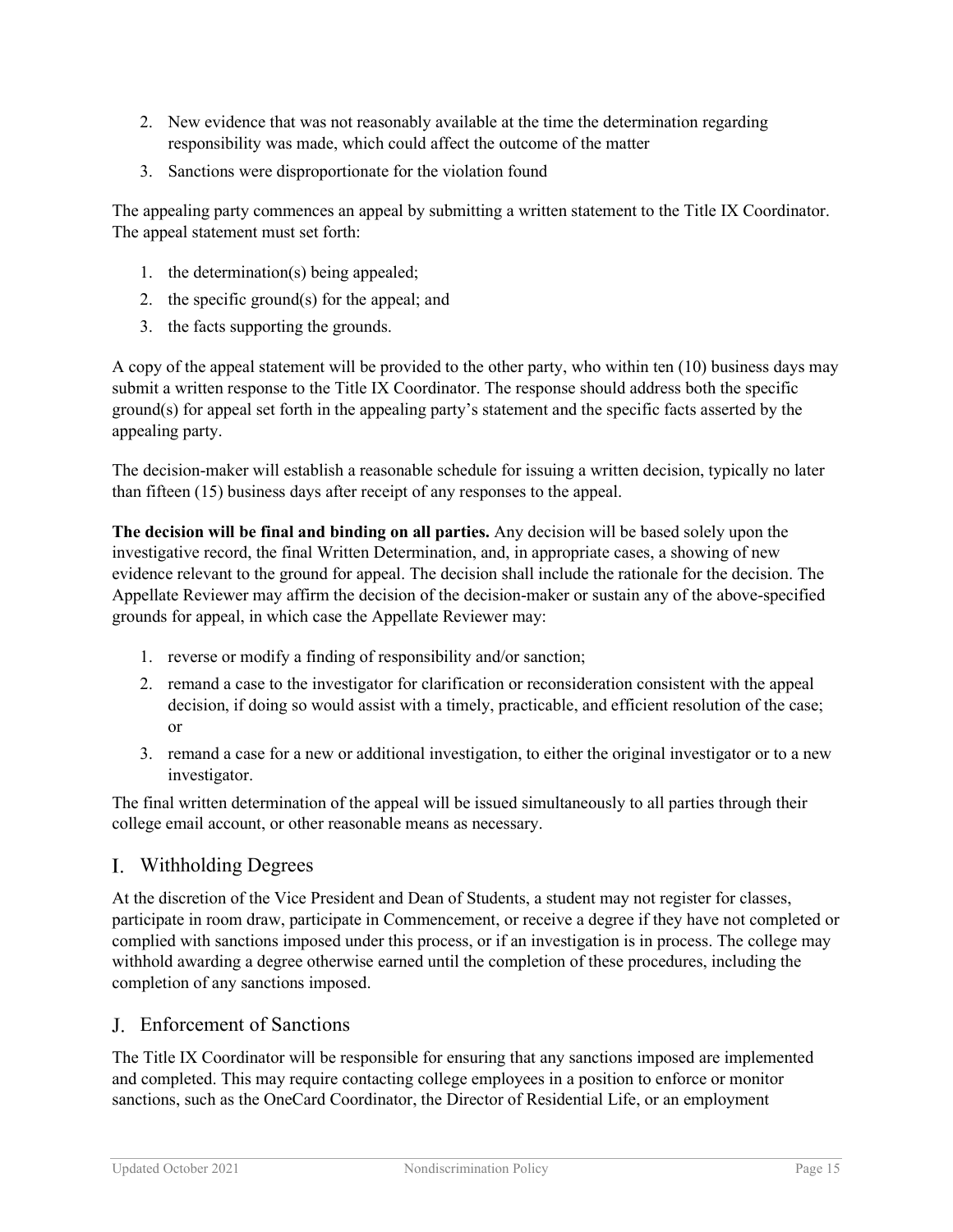supervisor. In contacting such persons, the Title IX Coordinator will only disclose as much information as is necessary to ensure that the sanctions are enforced or monitored.

## K. Implementation of Remedies

The Title IX Coordinator will be responsible for implementing any remedies they deem necessary or that are recommended by the decision-maker, and will take into consideration the Impact/Mitigation Statements submitted by the parties in doing so. The Campus Climate Education Team (CCET) may be consulted for recommendations concerning proposed remedies, which may include the extension of supportive measures to the Complainant previously put in place, and the implementation of campus-wide education and support measures, if the incident has had an impact on other persons in the community. These remedies shall be designed to provide equal access to the Complainant to the college's programs and activities, and to others who may have been affected by the conduct. A decision to impose remedies is not appealable by either party. The Respondent shall be notified of the implementation of any remedies that affects the Respondent.

The implementation of remedies is not subject to appeal and is final.

## **XI. COMPLAINTS AGAINST PERSONS OUTSIDE THE GOUCHER COLLEGE COMMUNITY**

Faculty, staff, and students who have experienced policy violations committed by members outside of the Goucher College community may be entitled to supportive measures under Title IX, as determined by the Title IX Coordinator.

- 1. Complaints against students from other institutions or other campus visitors should be reported to the Title IX Coordinator who will take appropriate action. This may include forwarding the report, with the reporting party's permission, to the responding party's institution for adjudication.
- 2. Complaints against employees of entities that do business with Goucher should be reported to the Title IX Coordinator, who, in coordination with the campus liaison for the vendor, will investigate the complaint and take appropriate action.
- 3. Complaints against individuals at internship sites should be reported to the Title IX Coordinator, who in consultation with the Director of the Career Education Office, the Associate Director of Internships or the Associate Provost for Graduate Education will investigate the complaint and take appropriate action.
- 4. Complaints against individuals at international study sites should be reported to the Title IX Coordinator, who in consultation with the Director of Global Education, will investigate the complaint and take appropriate action.
- 5. Complaints by and against alumnae/i should be reported to the Title IX Coordinator, who in consultation with the Vice President for Advancement will investigate the complaint and take appropriate action.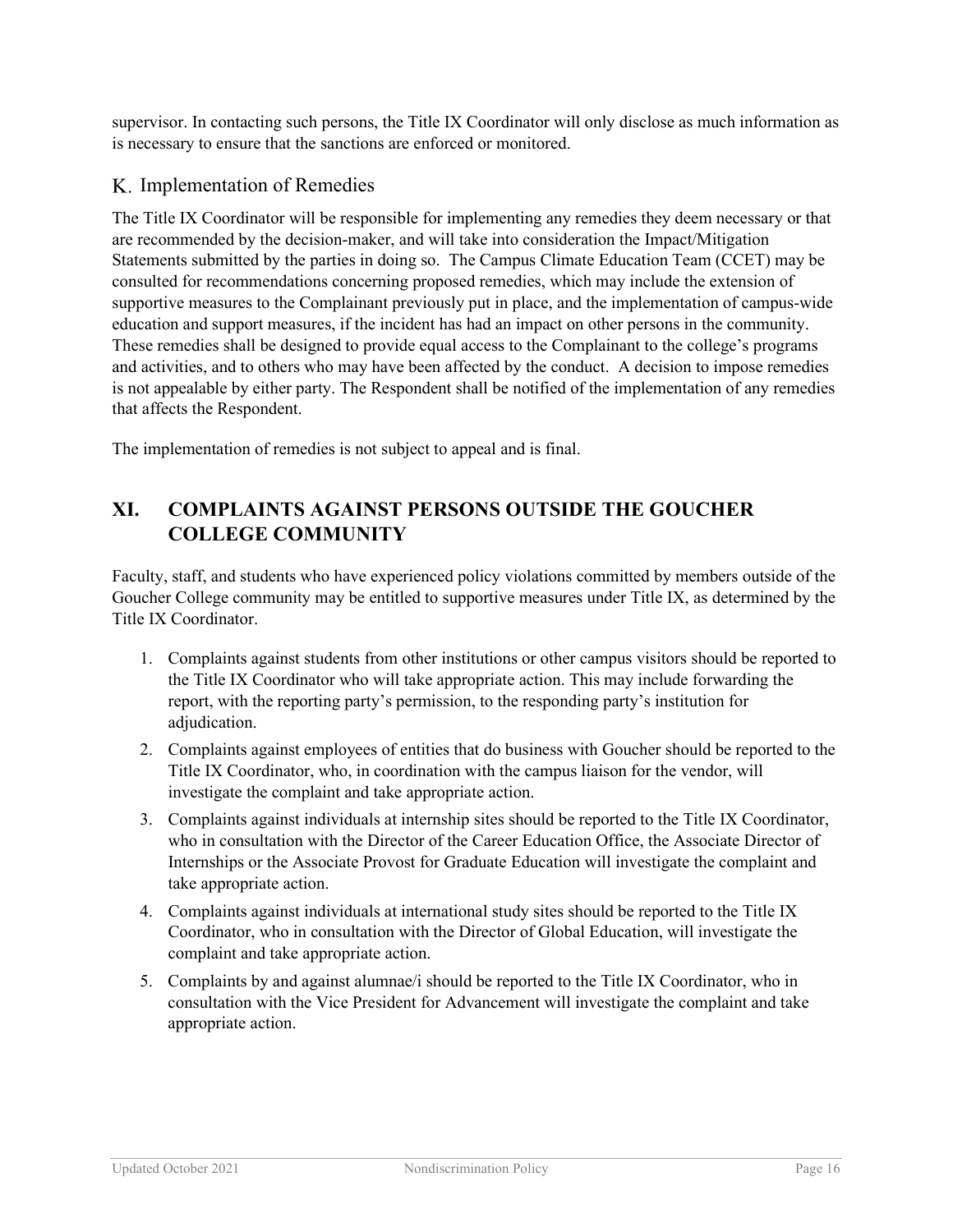## **XII. COMPLAINTS AGAINST CERTAIN ADMINISTRATORS**

If the president, or any member of the president's cabinet is the subject of a complaint under this policy, either the reporter or the recipient of the report shall inform the chair of the Audit and Governance Committee of the Board of Trustees, who will oversee the investigation process, which shall be carried out, to the extent practicable, in accordance with the procedures of this policy. The chair of the Audit and Governance Committee shall notify the chair of the Board about the complaint, and shall keep the chair of the Board informed throughout the investigation process. A written report of the investigation shall be made to the Audit and Governance Committee, which, in consultation with the individual's supervisor, if applicable, shall recommend appropriate corrective and/or disciplinary action.

A confidential report will be made to the chair of the Board of Trustees at the conclusion of every investigation of the President or cabinet member conducted under this policy. Such report may be shared with the Board of Trustees, or any members thereof, at the chair's discretion.

## **XIII. PROTECTION FOR COMPLAINANTS AGAINST RETALIATION**

Threats, intimidation, and retaliation against a complainant for bringing a complaint under this policy, or against any person for participating in the informal or formal process, serving as a witness, or reporting violations of this policy are violations of this policy and thus may be grounds for disciplinary action. Complaints of retaliation may be addressed within an ongoing formal complaint process, or within a separate complaint proceeding, at the discretion of the Title IX Coordinator.

The college will take steps to protect students and employees from reprisal by the Respondent. Such protection will need to be appropriate to the individual's circumstances. For students, this may include the opportunity to change a residence hall assignment, drop a course, transfer to another section of a course, complete a course independently, have a pass/fail option, have a third party grade the student's work, have another person assigned to write recommendations or references on behalf of the student, have another person assigned as an advisor to the student, or change a work assignment. For employees, such protection may include having a third party conduct the annual evaluation, changing a work assignment of the Complainant or Respondent, or transferring the Complainant or Respondent to another department, if feasible.

## **XIV. MISUSE OF POLICY**

The purpose of this policy is to promote and maintain an environment at Goucher College that is free from discrimination and harassment. Members of the college community who believe that they have been subjected to discrimination or harassment are encouraged to use the procedures provided in this policy, for the benefit and protection not only of those individuals but ultimately of the entire college community. However, fabricated charges of discrimination and harassment undermine the purpose and effectiveness of this policy. Accordingly, as is the case with any Goucher policy, persons who knowingly fabricate complaints under this policy may be subject to disciplinary action. Allegations of fabricated charges must be reported within ninety days of the date of the final determination. Such allegations may be reported to the Title IX Coordinator, who shall investigate the allegations and take any appropriate action. The failure of a complaint to result in a finding of discrimination or harassment is not alone evidence that the charges were knowingly false.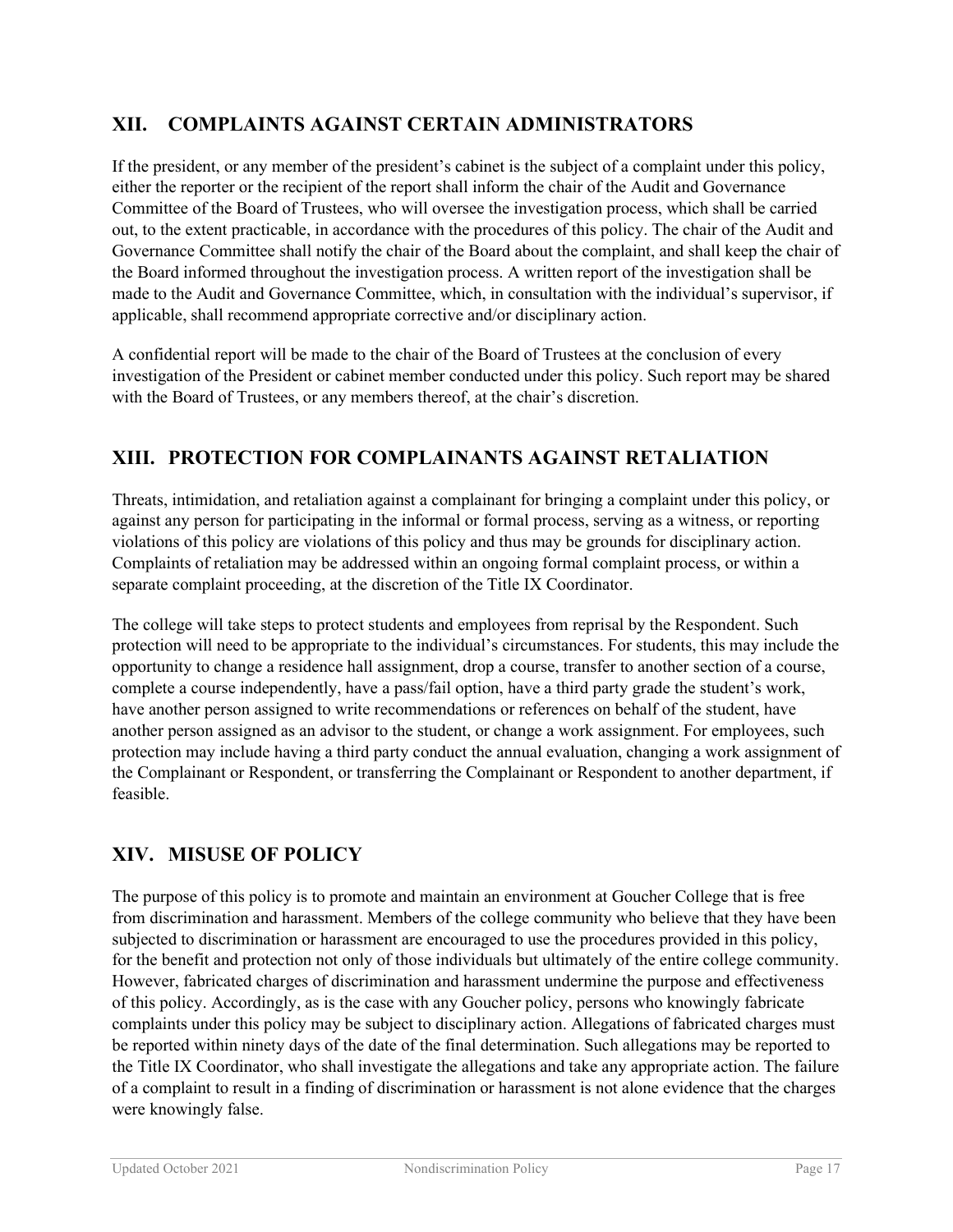Updated August 2013; September 10, 2013; August 2014; July 2015, August 2016; October 2017; November 2020.